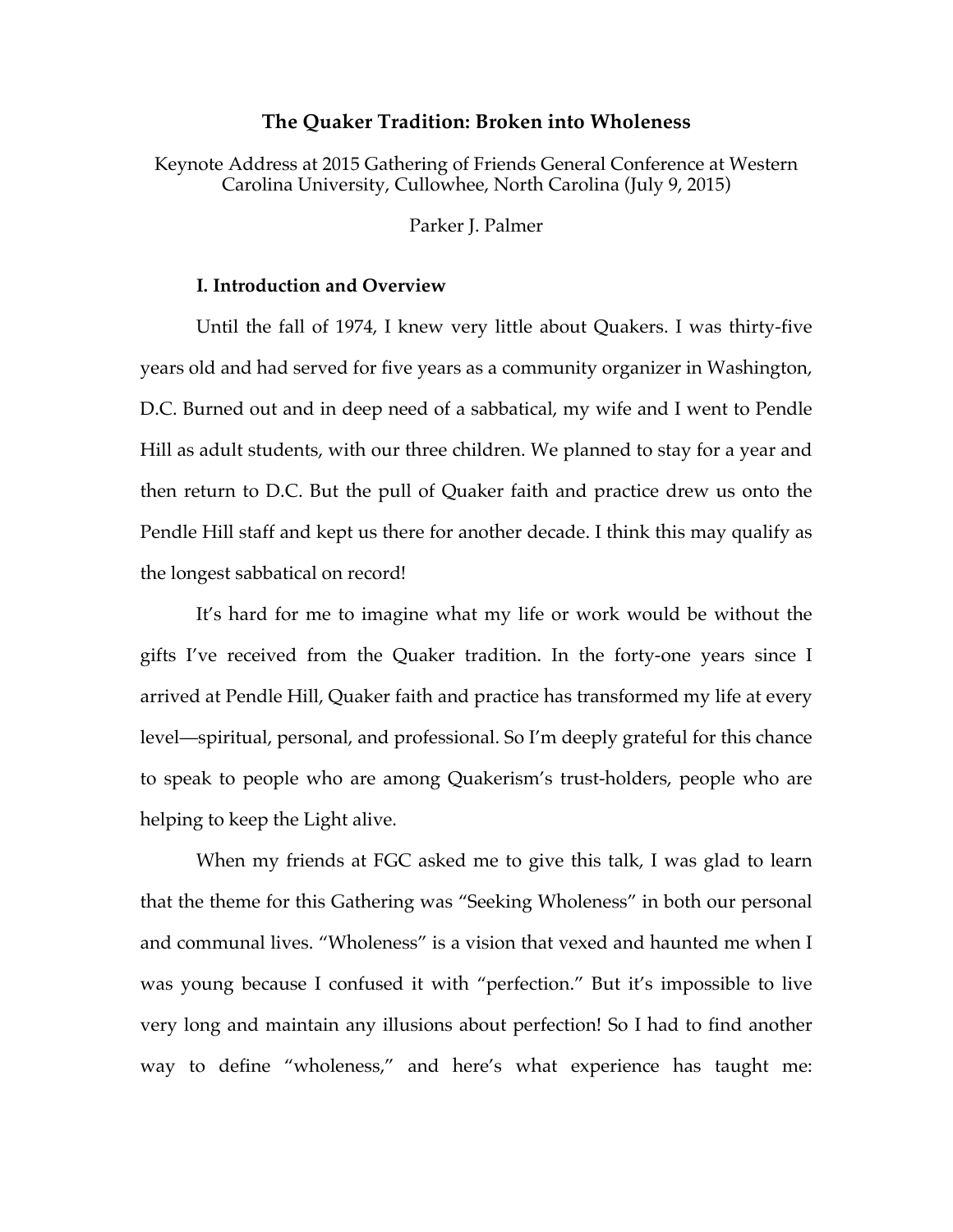"Wholeness does not mean perfection. It means embracing brokenness as an integral part of life."

Tonight I invite us to look at the Religious Society of Friends in that light—as a tradition that's "broken whole." I want to testify to all that Quakerism has given me, and celebrate all it has to offer to a world in deep need. Over the past few weeks, as I've told my Jewish, Catholic, Protestant and Muslim friends that I would be speaking at this Gathering, every one of them has said something like, "Please tell the Quakers how much we need them these days."

I also want to grieve the fact that we seem to stumble over ourselves when it comes to connecting with the countless people who seek gifts of the Spirit that Quakers have in abundance. I'm talking about the multitudes who have spiritual longings but no spiritual home, who have walked away from—or never walked toward—forms of Christianity that depend on hierarchy and external authority, that put intermediaries between the individual and the Spirit, that offer answers to questions no one is asking, that are not socially or politically engaged in meaningful ways. At least 40% of Americans are unchurched, and the millennial generation includes many serious seekers who can't find a spiritual community that supports their seeking.

Numbers don't tell the whole story about anything, but the part of the story they tell about us can't be ignored. Between 1972 and 2012, Quaker membership declined by almost 50%, with no replacements in sight. Today there are 72,000 Quakers in this country, roughly half the number there were in 1972. Statistics like these—along with the rising median age of meeting membership have some sober observers suggesting that the Quaker community might end its run by the close of this century.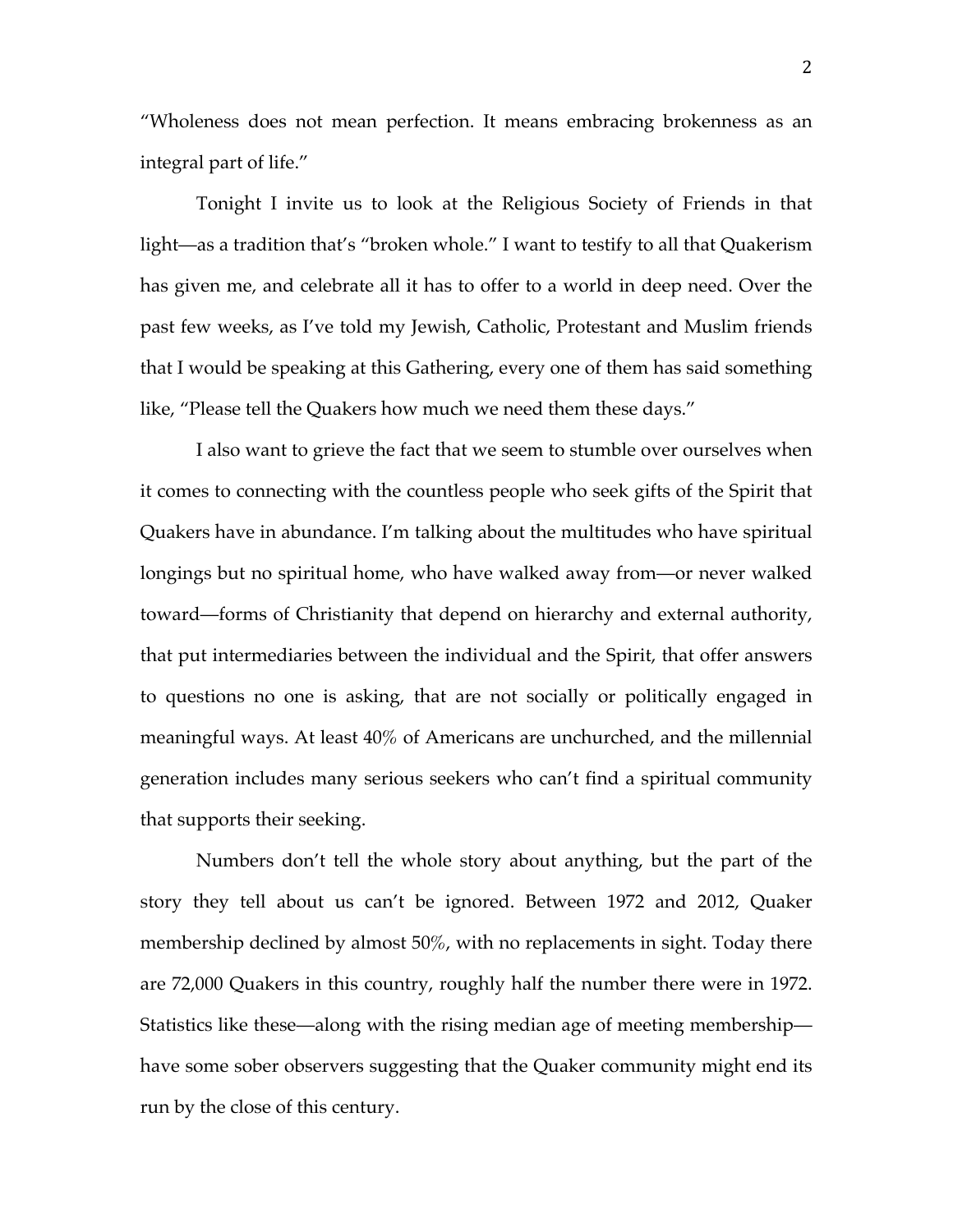I know that Friends have been actively concerned about all this for decades. Some are trying to communicate Quakerism more effectively to the public—I'm glad, for example to see our growing use of social media. I'm also glad to see such promising renewal projects as FGC's Quaker Quest, the Spiritual Deepening Project that is now being piloted, along with QVS, and Quaker Voluntary Service, which is attracting and cultivating a new generation of Quaker leaders. We need new forms of outreach to new populations, and slowly but surely we are creating them.

The underlying key to our renewal, I believe, is not in reinventing or repackaging or rebranding ourselves. It's naming and claiming and sharing with others the spiritual treasures we've always possessed—treasures sometimes hidden from us by our familiarity with them, and too often hidden from others by our reluctance, even inability, to talk about them. We must not let our declining numbers diminish our sense of the spiritual gifts we have to share with a world in great need.

# **II. Five Elements of Transformation**

So tonight I want to speak personally about renewal on the basis of my own experience of those gifts—in particular the lived experience of eleven years at Pendle Hill. I'm going to talk about five elements of the Quaker tradition that have been transformative for me. I've chosen these five not only because I regard them as core Quaker assets, but because I have questions about how well we are preserving and passing them along to others. So after I've said a few things about each of the five elements, I'm going pose a few queries for Friends to ponder individually and in monthly meetings.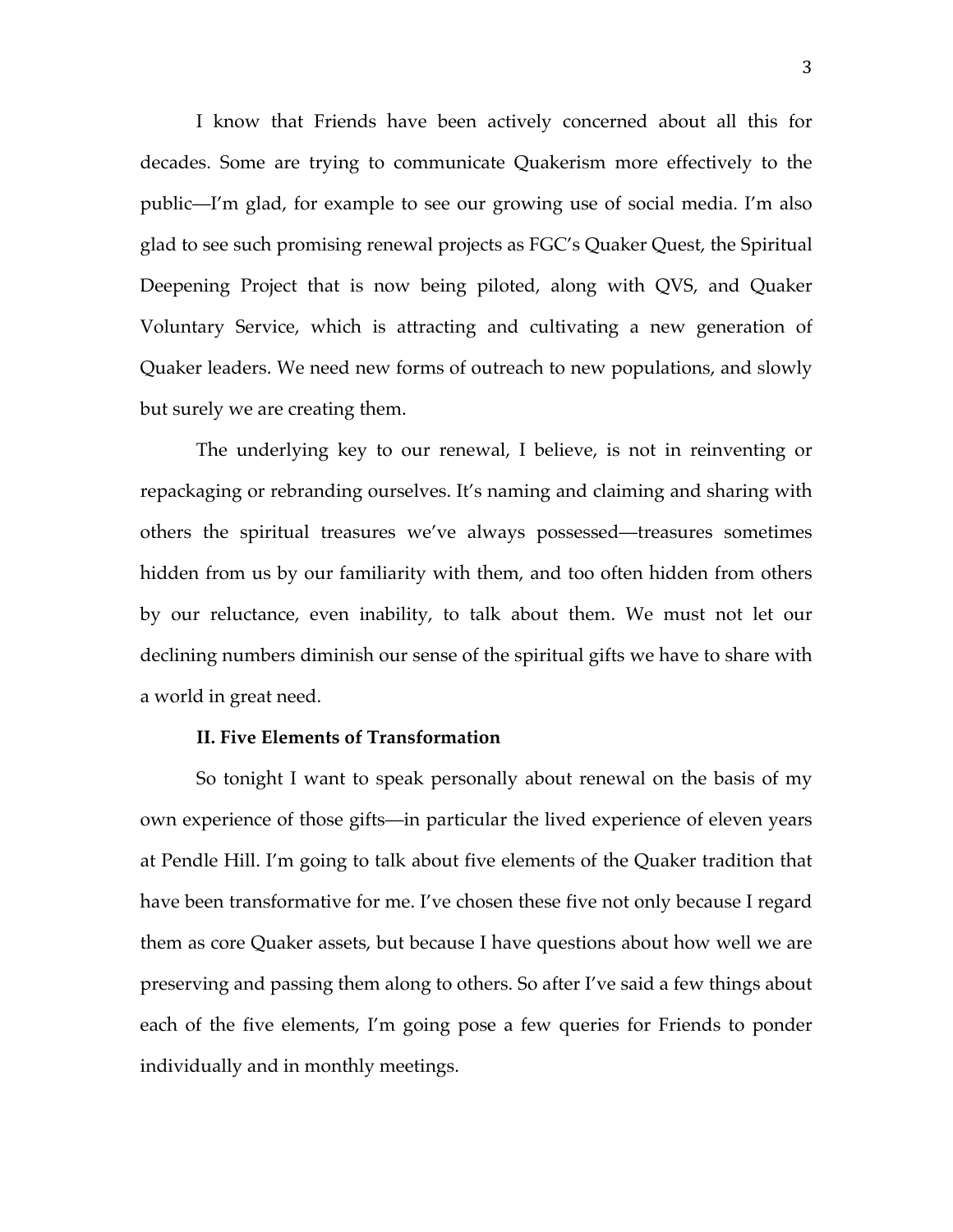**(1) The first element was Pendle Hill's meeting for worship, which was held every morning.** But before I could experience the transformative power of unprogrammed worship, I had to question it, resist it, even doubt its validity. I don't think reactions of this sort are uncommon among the folks who visit us. But I think we often fail to recognize this kind of resistance, or help people with it—perhaps because we assume that others will instantly love the silence as much as we do.

I grew up in a Methodist church whose minister who was an intellectual leader in that denomination. I studied religion at Carleton College, Union Seminary, and the University of California at Berkeley, where I read Tillich, Barth, Niebuhr, Bonheoffer and their kin. So I was ill-prepared for the vocal ministry I heard when I began attending the unprogrammed meeting at Pendle Hill. It wasn't that I disbelieved the core Quaker claim that everyone seeker has direct access to God. I just wondered about the source of some of the things I heard during my early experience of the unprogrammed meeting.

At one of the first meetings I attended, a bird was singing outside the open window. Suddenly, the Friend next to me rose, whistled for a while in a rough imitation of birdsong, and then spoke for several minutes about "the bird within," making extended references to nesting, hatching, feeding, and other matters of ornithological interest. It was—what is the Quakerly way to say this?—it was an idea that *would not have occurred to me*, certainly one I had never encountered during my theological studies. I began to wonder what strange planet I had landed on, and when I might catch the next spaceship back to earth!

I was a mouthy and headstrong thirty-five year old, so my vexation spilled over into conversations with some of Pendle Hill's elders. I told them that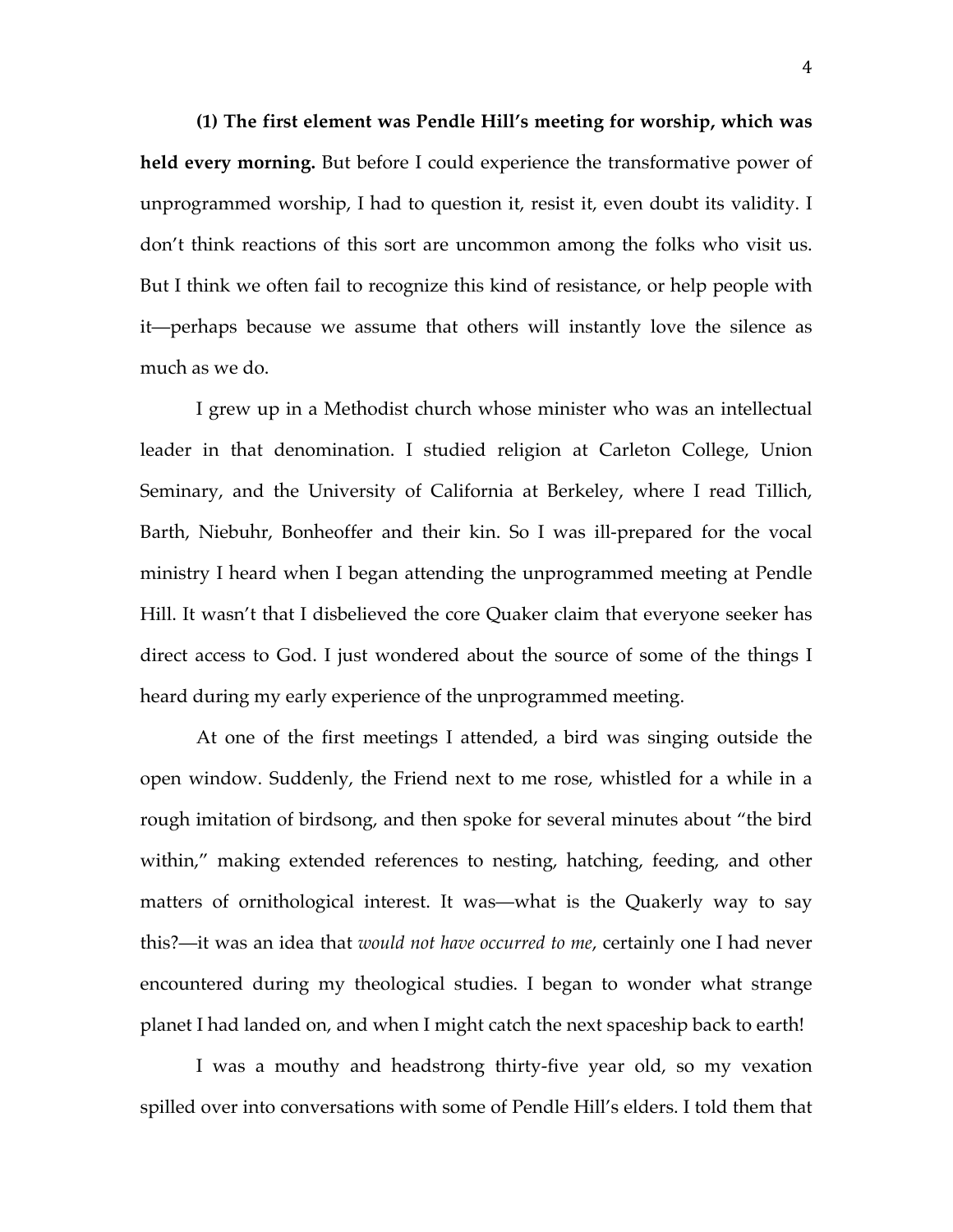the Quaker version of the spiritual journey seemed uninformed and undisciplined to me, one lending itself to narcissism squared and sanctified. The elders I talked with had the wisdom not to defend but to inquire—and the patience to hear me out as they asked questions to help me explore my feelings. Over time, I came to understand that, while my concerns had some merit, the problem was not in the Quaker form of worship nor in that whistling Friend. The true source of my distress lay within myself.

In the unprogrammed meeting for worship, the received faith I had depended on was coming apart around my ears. It was no longer getting propped up by professional preaching, and I was in free-fall. But as Friends helped me to understand what was going on inside of me, my free-fall was arrested, and I began to use the meeting as a context in which to reconstruct my faith on the basis of personal experience. Slowly, I came up with my own answers to that classic Quaker question, "What canst thou say?" from the ground of your own experience? For example, as a survivor of clinical depression that had taken me close to death's doorstep, I eventually saw that I no longer needed to rely on anyone's theology of resurrection: I had a direct experience of it.

This first element of my transformation at Pendle Hill gives rise to a couple of queries for your consideration. They have to do with our capacity to help people enter into the worship experience that's central to the Quaker tradition—and pay attention to what is happening for people in that space:

• Are we creating safe space in the community for people to be open and vulnerable about how the journey is going for them? Do we have members who are on the alert and have the capacity to help people hold the struggles that come with the spiritual life? Who are they, and how can we support them in becoming strong spiritual friends and companions?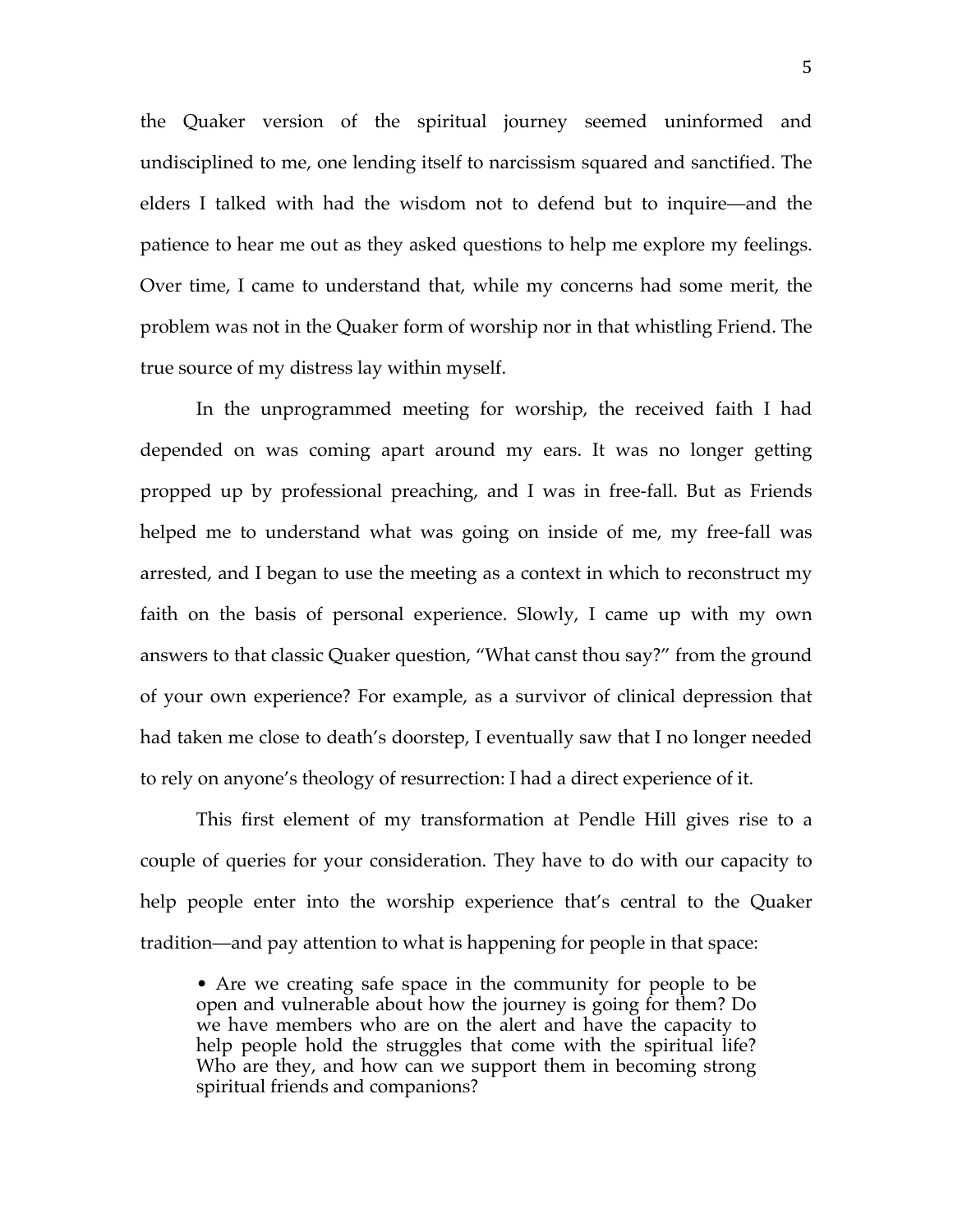• How can we expand opportunities for worship beyond the oncea-week First Day meeting to give people chances to deepen their experience of Quaker worship—of that which we meet in the silence, in and beyond ourselves? Can we, for example, form small worship circles that meet weekly at times others than First Day? Or revive an old Quaker practice called "the opportunity" that I learned about from the late Bill Taber. "Let's take an opportunity," Bill would say when sitting with one or two other people—an impromptu moment to sit in the Presence for a while and emerged refreshed.

**(2) The second transformative element of my Pendle Hill experience involved members of the community who had a deep understanding of the Quaker tradition**—people who helped us hold standards that kept Quaker faith and practice from morphing into whatever we wanted it to be. The quickest example I can give relates to the nature and conduct of Clearness Committees, which I regard as an critical component of the Quakerism.

At the heart of the Clearness Committee is a radical commitment to and dependence upon that of God in every person. So the rules that govern a Clearness Committee forbid members from doing anything that vaguely resembles trying to fix, save, advise or correct the focus person who brings a question or concern. The whole idea of the Clearness Committee is to create safe space for that person to have a deepening conversation with that of God within him or her—and when members try to replace that voice of truth and wisdom with their own, the space quickly becomes unsafe.

And yet, I too often hear about meetings where the practice of Clearness Committees has fallen away from this norm. Friends use the Clearness Committee to tell the focus person what *they* believe he or she ought to do with the problem at hand, belying a lack of confidence in the reality and power of the Inner Teacher. Perhaps this is why I also hear about meetings where Clearness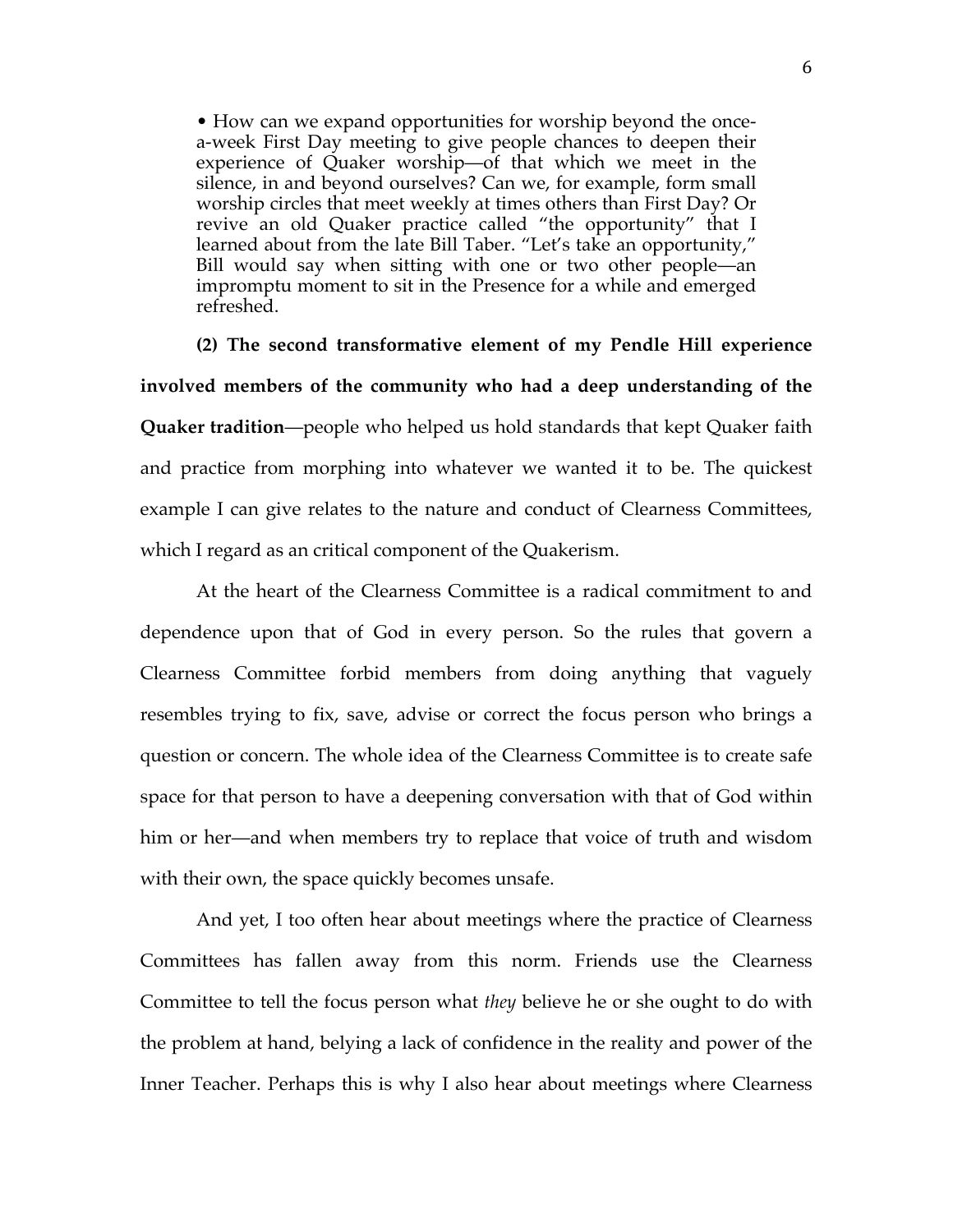Committees are not practiced or even known. As Gresham said, "Bad money drives out the good."

Of course, slippages like this are not intentional. They occur because—in the absence of teachers who understand and can teach Quaker norms—meetings easily backslide into the default norms of our culture. We live in a culture that encourages us to fix, advise, correct and save each other because it does *not* believe in that of God in every person. In this culture we are regarded as empty vessels—that's why we do so much religion and education as we do, filling all those empty vessels with someone else's version of truth.

Every form of religion is at constant risk of reverting to cultural business as usual. But Quakerism is at special risk for two reasons: First, at its best, it is profoundly counter-cultural, and thus swims against a powerful nonstop current. Second, its open form of worship—and its belief in continuing revelation—can easily be mistaken for "anything goes."

So I want to pose two queries for Friends' consideration:

• Do we have people in our meetings who are well-grounded in Quaker faith and practice, people we can—and do—call on to review our practices, to remind us of the plumb lines of our tradition, to help us stay true to our own norms?

• If we lack such people, are we intentional about inviting wellgrounded Friends to visit our meeting for a while, examine our practices with us, and remind us of the norms of our tradition?

**(3) The third transformative element of my decade-plus at Pendle Hill was coming to understand the paradox at the heart of the Quaker way:** a commitment to community—and to discernment in community—is just as central to Quaker faith and practice as is the affirmation of every individual's direct access to God's guidance. At our best, we hold the paradox of radical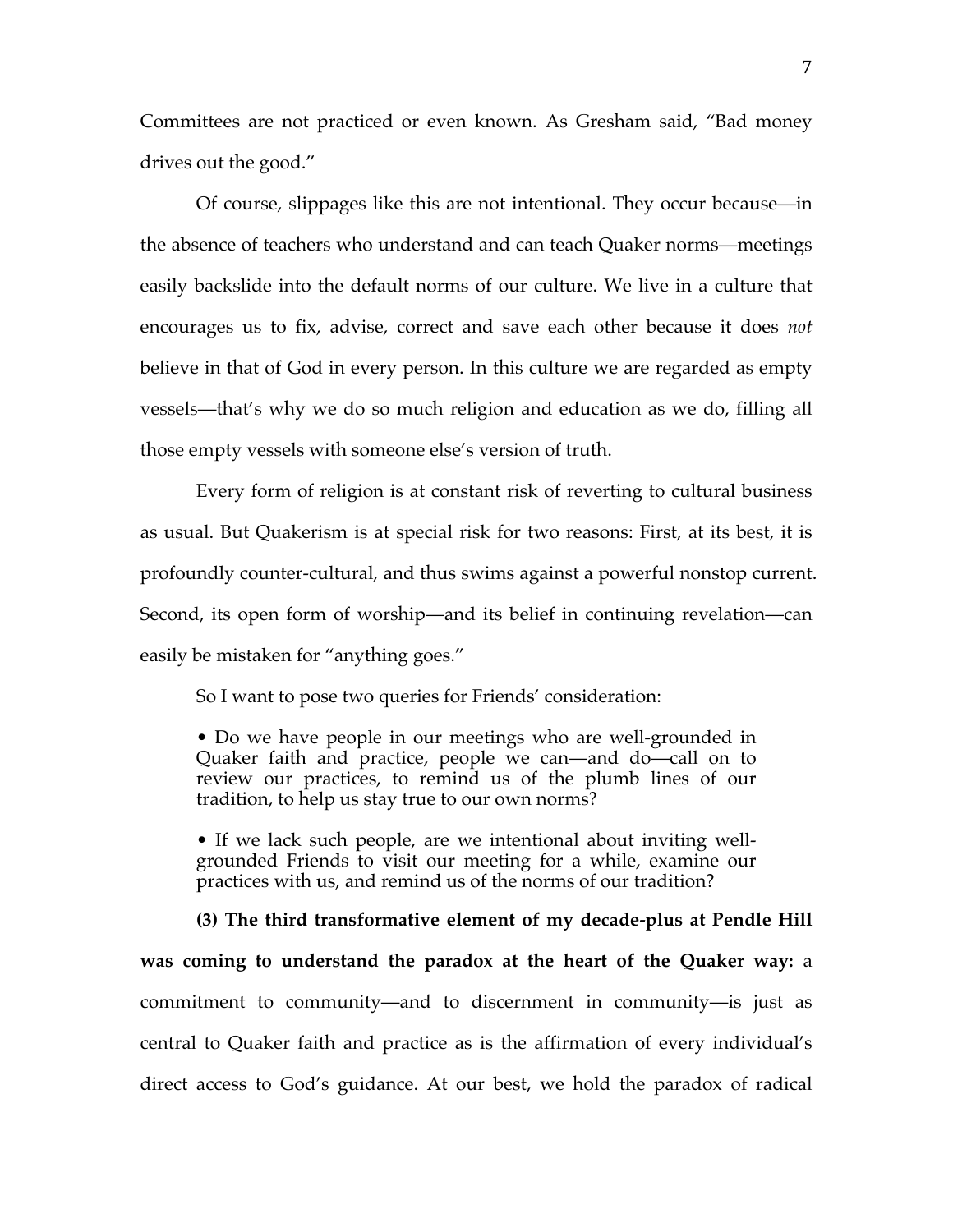reliance on the Inner Teacher *and* radical vulnerability to fearlessly sifting and winnowing in the "gathered community" whatever we individually believe to be true.

This critical paradox is frequently missed or misunderstood, both in and out of the Quaker community. It's easy to mistake our emphasis on the Inner Teacher as a form of radical individualism: "One truth for you, another for me, and never mind the difference." But that's a distortion of the tradition—and if it were true, it would make us part of the problem, not part of the solution. We *must* mind the difference—we share this world, and our individual beliefs may well have consequences for others.

The Quaker paradox as I understand it goes like this: The best teacher we have is that of God within us, an Inner Teacher that has a voice we must listen for with care. But we have other voices inside us as well—voices of fear, ego, greed, envy, self-inflation and self-deprecation—voices that speak to all of us from time to time. So it is critical to test the truth of what we hear from within test it in a community that will not give us "the answer" but will help us discern the validity of what we're hearing and where it's coming from.

At our best, we practice a rare form of community, one I had never experienced until I came to Pendle Hill. It's most clearly seen by comparing it to two false forms of community that dominate our world, not least the world of religion. In one of those forms, the voice of the individual is suppressed by the voice of the group, which allows only the kind of speaking (and believing) that conform to the norms of the group. In the other form of false community, anyone can say anything he or she wishes to say—but no one is listening, no one is responding, and no one cares!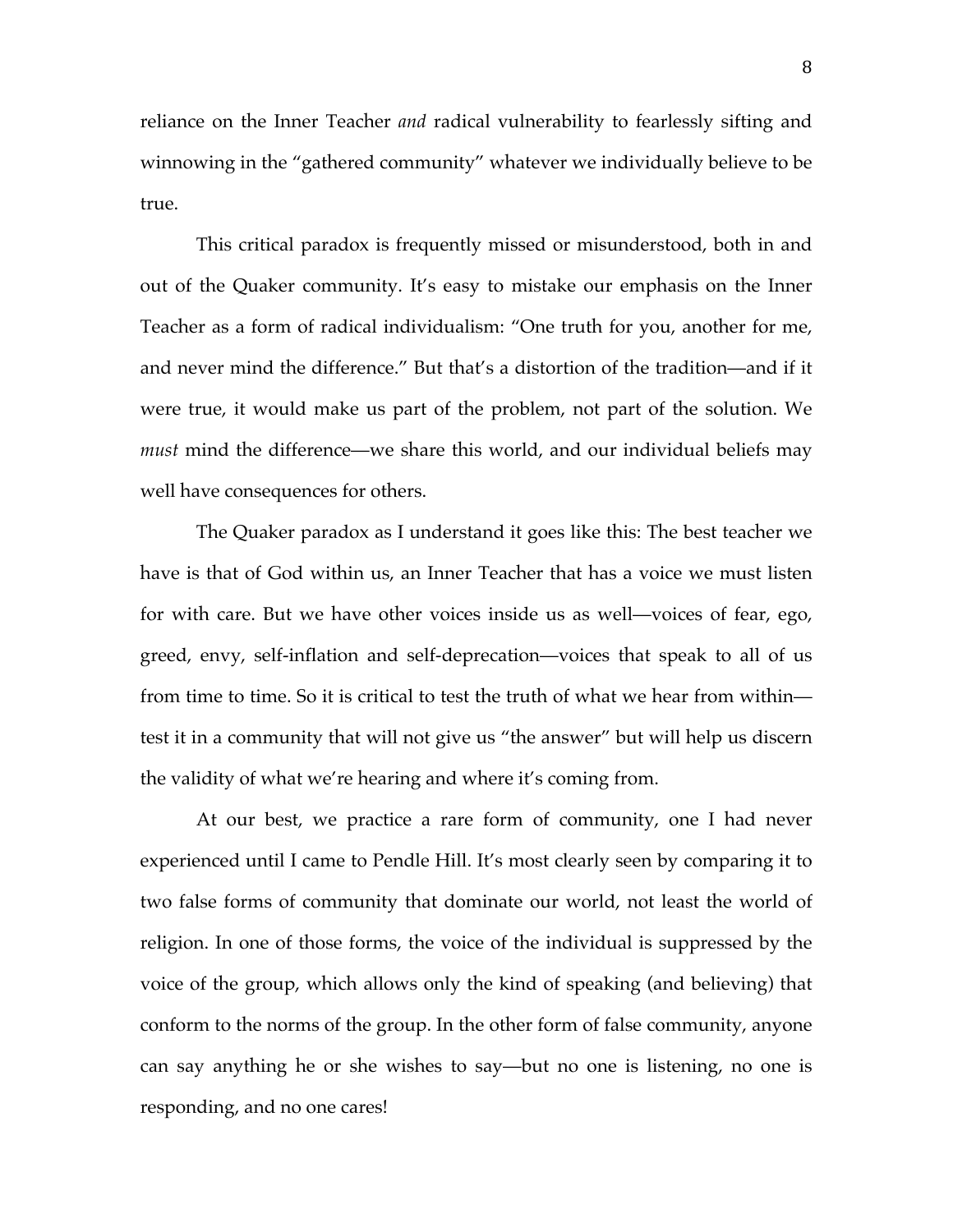Quakers had the genius to invent a third form of community. In it, we can speak in whatever way we feel led *and* test our leadings in communal settings where others are doing the same. But that testing does not take the form of "I'm right and you're wrong" arguments. Instead, we speak our own voice into the gathered group, laying it alongside the voices of others—as if we were laying down threads to be woven on a communal loom into a larger pattern of insight than any one of us could achieve alone. Eventually, what I call "a tapestry of truth" emerges—a tapestry which some threads have fallen away while others have come together with a power and beauty that moves us into action, individually and/or collectively.

This is how I understand the "gathered" or "covered" meeting for worship, as well as meeting for worship on the occasion of business. It's a gathering in which our souls are joined in communion with the Spirit as well as each other, and are ultimately guided by the Spirit, *if* we remain open to it.

As I look back on this formative element of my Pendle Hill experience, here are a couple of queries that come to me:

• How well do our meetings for worship and for business hold the Quaker paradox, helping people winnow and sift whatever they're hearing from within? How well are we helping each other live more deeply into the demands this paradox makes on us—such as learning to listening carefully, speak honestly, and practice patience and personal vulnerability?

• How often do we fall away from the Quaker paradox toward false community—creating a culture where certain kinds of speech are unwelcome, or where people speak but do not feel heard? For example, if ours is a predominantly Christ-centered meeting, do universalist Friends feel free to speak? If ours is a universalist meeting, do Christ-centered Friends feel free to speak?

• What are we doing to articulate the Quaker paradox to the larger public, to help outsiders understand the nature and the potentials of this rare form of community?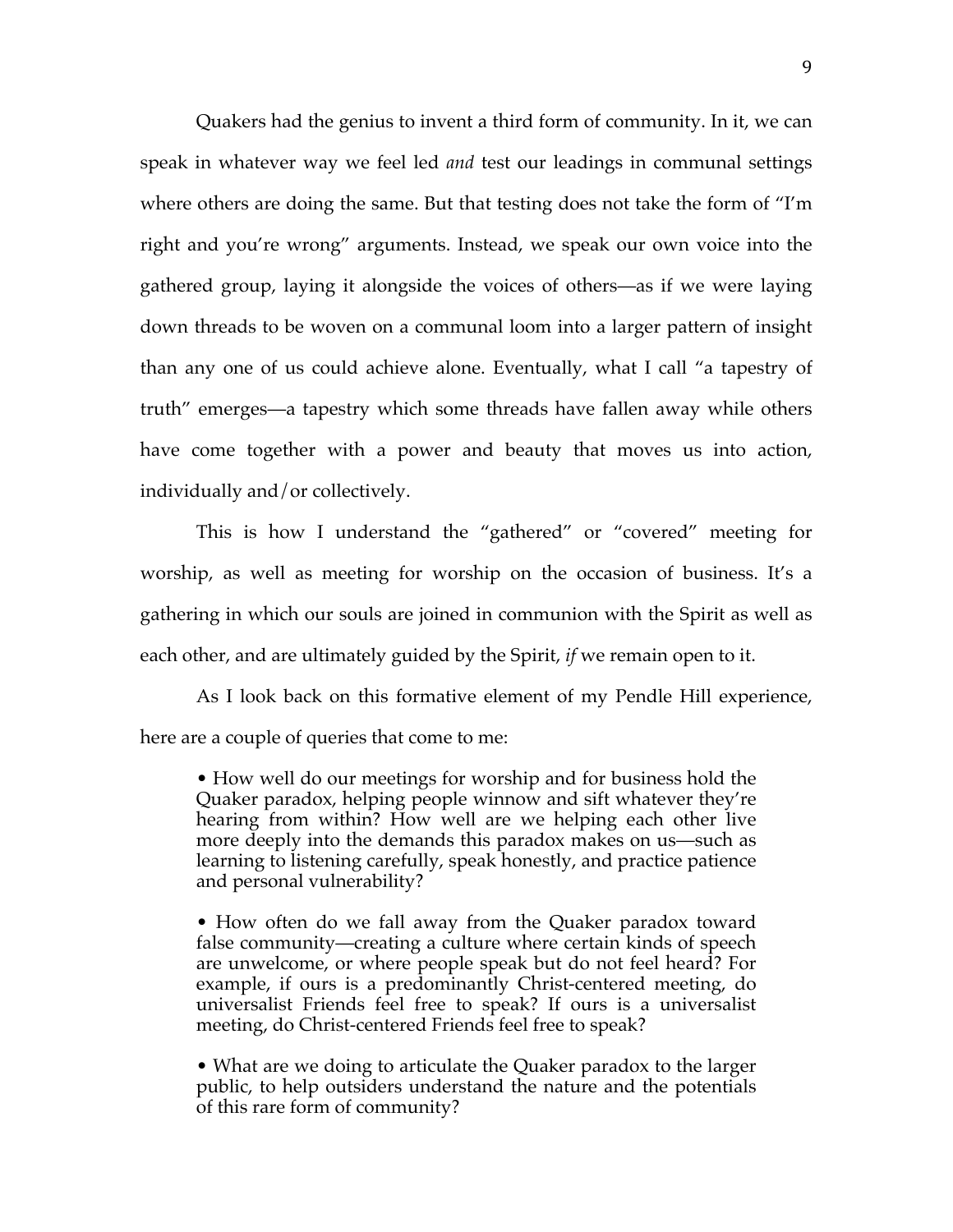**(4) The fourth element of my transformation had to do with community as a lived experience of everyday life.** During my decade-plus at Pendle Hill, seventy people lived in closer proximity than anything I'd experienced outside of my own family. We worshipped together, ate meals together, studied, did physical work, made decisions together, and—in ways large and small—did our best to look after each other. It was also was a community of radical economic equality: while I was there, everyone made the same base salary, regardless of title, job description, or credentials.

Living that way for eleven years gave me gifts too numerous to count, so I'll name just a couple of them. The first one may surprise you, if you're imagining The Peaceable Kingdom! The gift was experiencing tension and conflict and learning how to make creative use of them.

When seventy people live in close proximity, it's inevitable that you sometimes end up in "close combat" with one or more of them! Un-Quakerly, I know, but it happens. As it says in Scripture, "Wherever two or three are gathered, sooner or later there will be a squabble!" I've been told that at the Last Supper, they argued over how to split the bill.

That's the kind of thing that led to the definition of community I came up with at the end of my first year at Pendle Hill: "Community is that place where the person you least want to live with always lives." Then, at the end of my second year, I came up with an addendum to that definition: "When that person moves away, someone else arises immediately to take his or her place."

Behind those half-jesting definitions are two things I learned from "life together." First, in the intimacy of a close-knit community, there is *always* someone on whom you can project problems and issues that, in fact, reside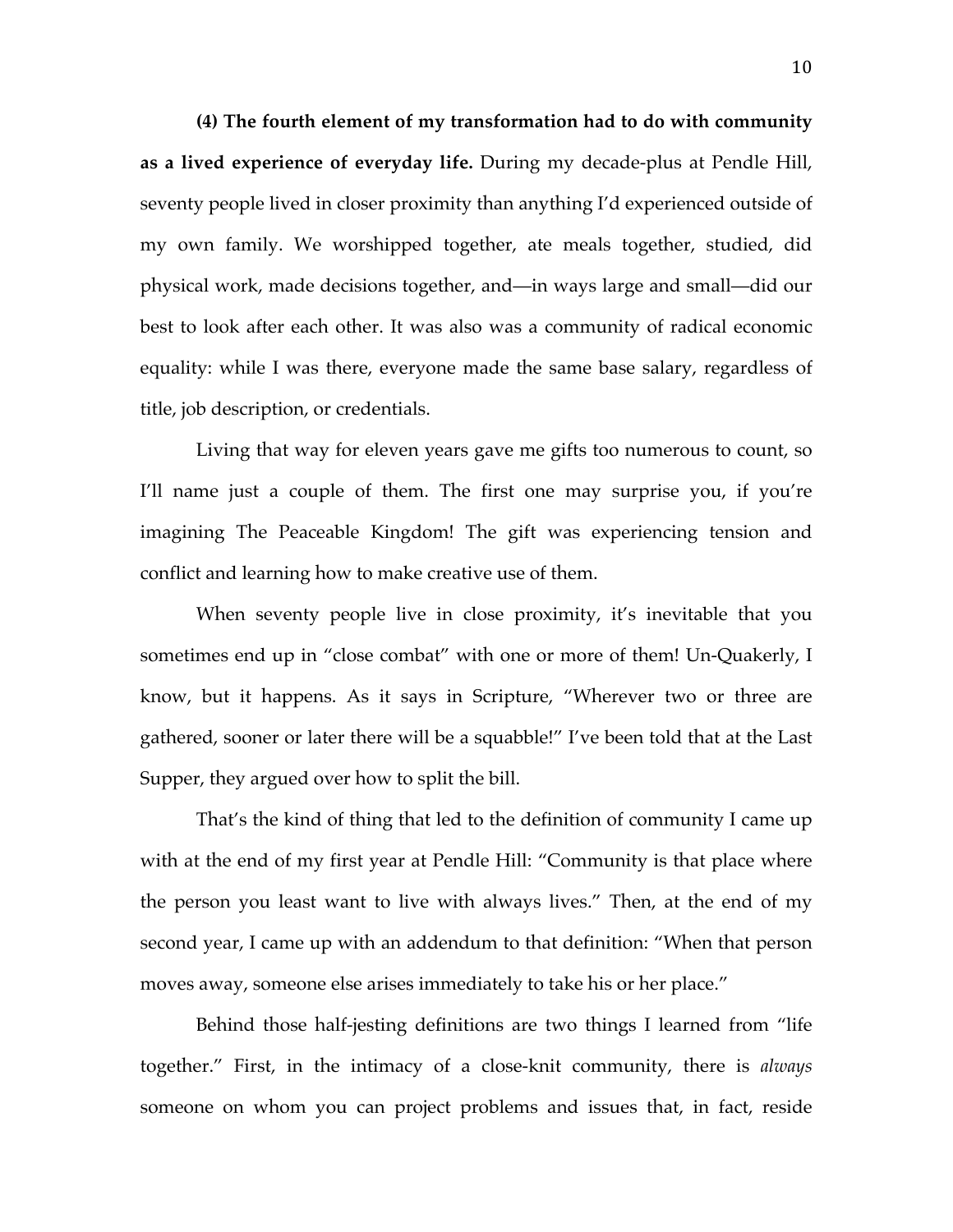within *you*. So when you meet the person you least want to live with, you are meeting yourself in a mirror—which gives you a great opportunity for selfknowledge, and for forgiveness of the other and yourself. In some ways, this is an insight at the heart of nonviolence, because understanding and resisting projections keeps us from making "enemies" everywhere we go. As Pogo famously said, "We have met the enemy, and it is us."

The second thing I learned from this kind of "close combat" is that conflict does not signal the end of community. On the contrary, conflict is the doorway into deeper community. Sometimes people can work through it by themselves; sometimes they require third-party mediation; sometimes the resolution comes in ways that can only be called grace. Whatever it takes, community is deepened when we learn to live into the definition of community offered by Jean Vanier, the founder of the L'Arche Communities, who says that community is "a continual act of forgiveness."

As a faith community that has always been reluctant to engage in verbal proselytizing—a reluctance I'm inviting us to rethink—Quakers should never forget what Tertullian, a church historian of the second century, said about what drove the growth of the early church. He said that strangers looked in on those early churches and said, "See how they love one another." Love with the power to draw others in is the kind of love we learn only by going through hard times together.

Here are a couple of queries for that come to me as I look back on this formative element of my experience at Pendle Hill:

• Beyond gathering for worship and business, what other forms of life together are available to our members and attenders? The wider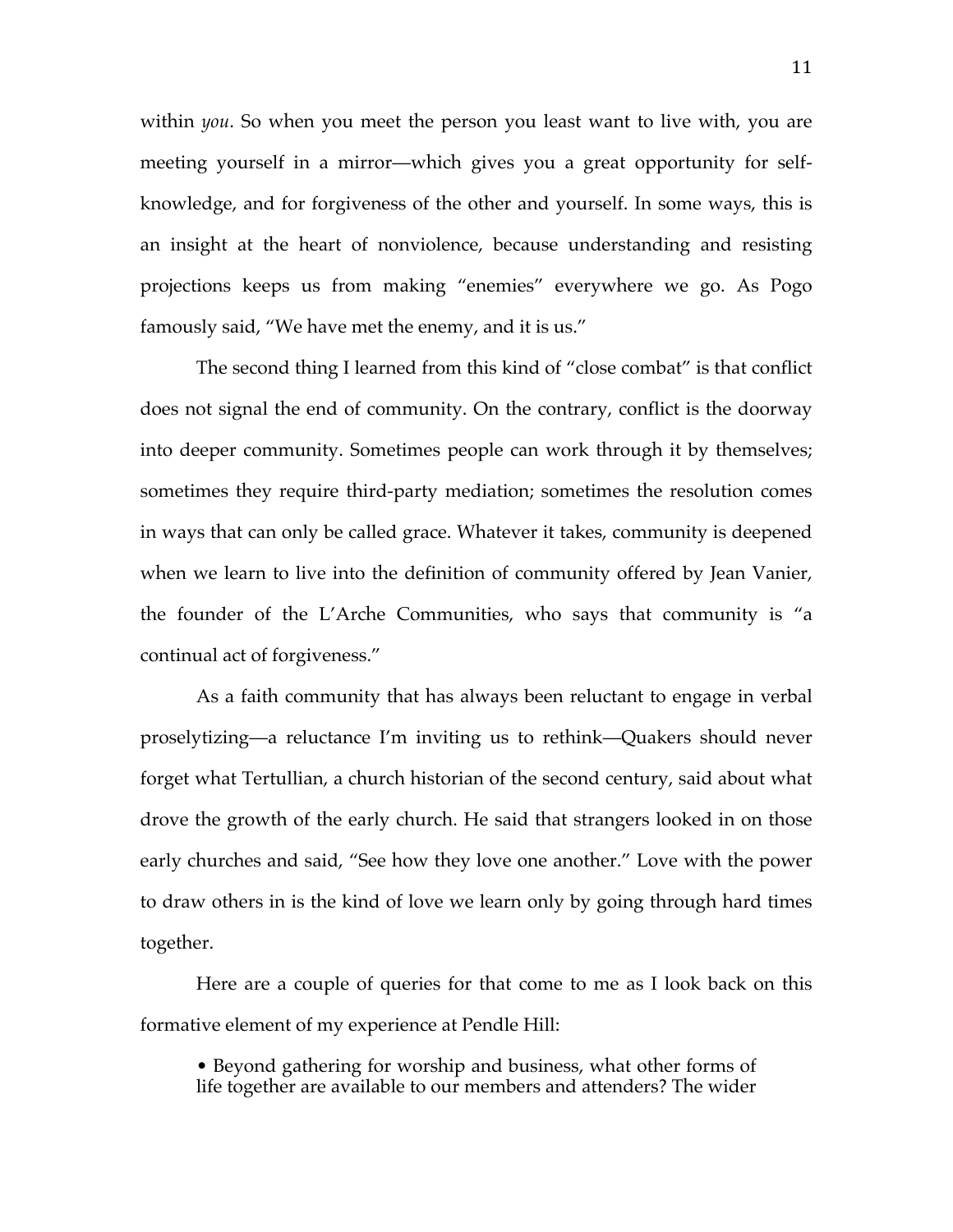the variety of forms—from potluck suppers to work days to share social action—the deeper the experience of lived community.

• How open and honest are we about the tensions and conflicts that lie just beneath the surface whenever two or three are gathered? Or do we regard tension and conflict as so "un-Quakerly" that we try to wish it away by not naming and claiming it?

• How well do we teach the principle that conflict is not the end of community but a doorway into it? And how well do we support people who are trying to bring that principle into practice?

**(5) The fifth and final element of my transformation was the way people at Pendle Hill did their best to walk the talk when it came to the Quaker social testimonies—**which, as Howard Brinton named them early in Pendle Hill's history, are simplicity, peace, integrity, community and equality.

Pendle Hill was founded as a living laboratory of these testimonies. Though it did not achieve perfect embodiment—which is always beyond our reach—it lived into these human possibilities as well as any community I know, and better than most. At the same time we had the predictable differences, tensions and conflicts over what the testimonies are meant to look like in practice—and, as I've already said, I learned much from the openness with which we held those differences.

For example, we struggled with the absence of certain forms of diversity, without which the equality testimony does not get fully tested. We had diversity in age, vocation, sexual orientation and theological convictions—all important but when it came to race and social class, we mostly looked like peas in a pod. But we lived into the integrity testimony by having the courage to discuss this issue openly and regularly, rather than ignoring it and pretending all was well.

Furthermore, living into the equality testimony does not begin with external markers of diversity. I've lost count of the number of times I've been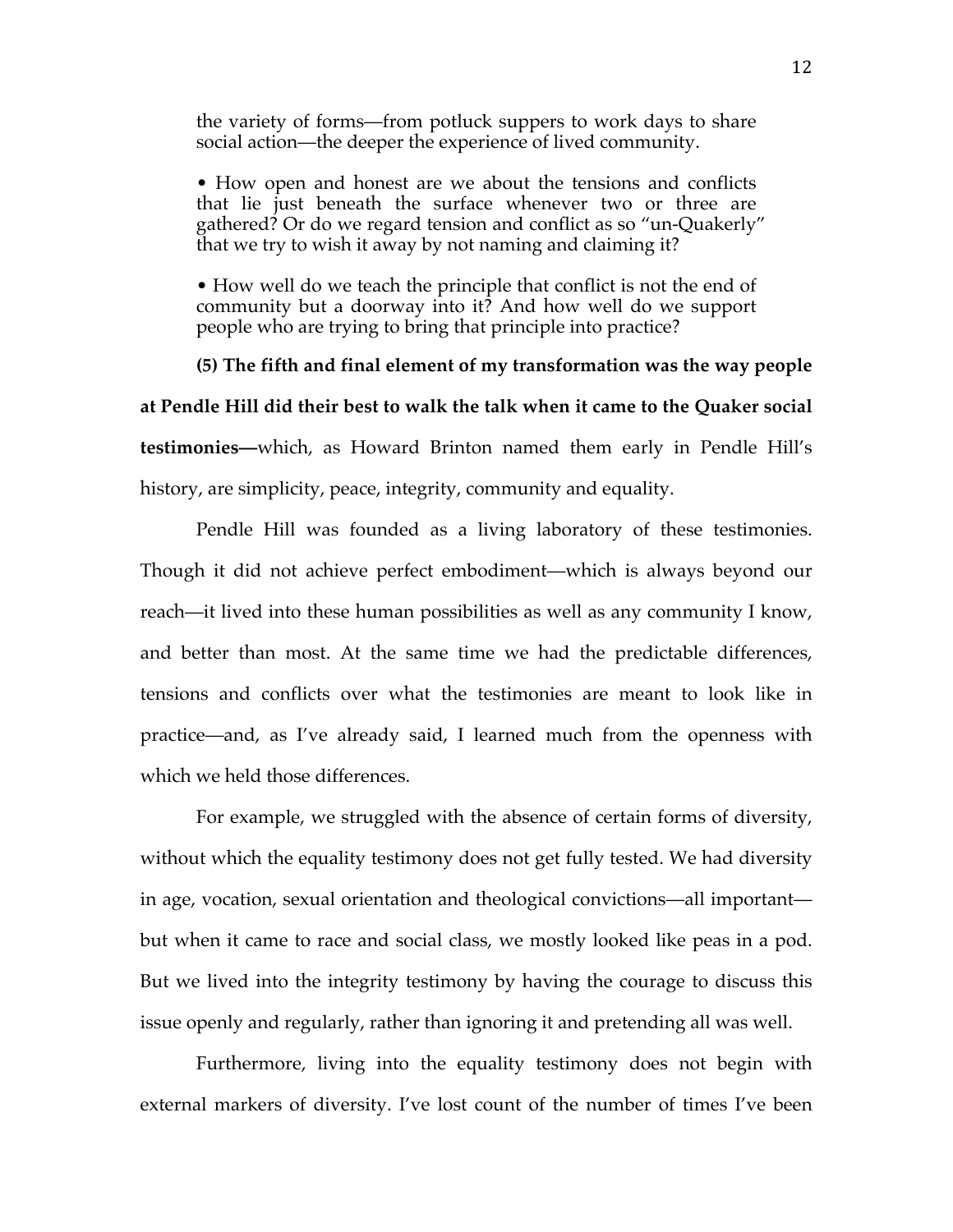asked by a pastor to help his or her "homogeneous white congregation" become more diverse. I always answer, "No, I won't do that."

When they ask me why, I explain: "There's no such thing as a homogenous white congregation. There's only a bunch of white people pretending they have no differences among them, for fear that bringing them to the surface would blow the whole thing up. If you can't deal with your own invisible internal differences, why on earth would someone with a visible difference want to join you? If you're willing to work on *that* problem, I'll be glad to work with you."

What I especially treasure about this part of my Pendle Hill experience is the way we held our differences over the testimonies—and over larger questions of theology—without engaging in "political correctness" or verbal combat. Here's a story that will illustrate what I mean. It involves Robin Harper, who was head of maintenance at Pendle Hill while I was there.

Robin is well-known among Friends as a conscientious war tax resister. This not only meant the possibility of prosecution and imprisonment—war tax resistance made very heavy demands on his life. Robin had to be employed by people who would agree not withhold any taxes, shrinking his job opportunities dramatically, and he could not own any real property that could be seized and turned into cash by the IRS.

I shared Robin's abhorrence of war, but I could not imagine taking the risks and making the sacrifices he did. I was at that stage of moral development where I had very high ethical aspirations, and equally high levels of guilt about the way I continually fell short. It's a formula for a good life, I tell you—aim high, hit low, and feel lousy about yourself the whole time!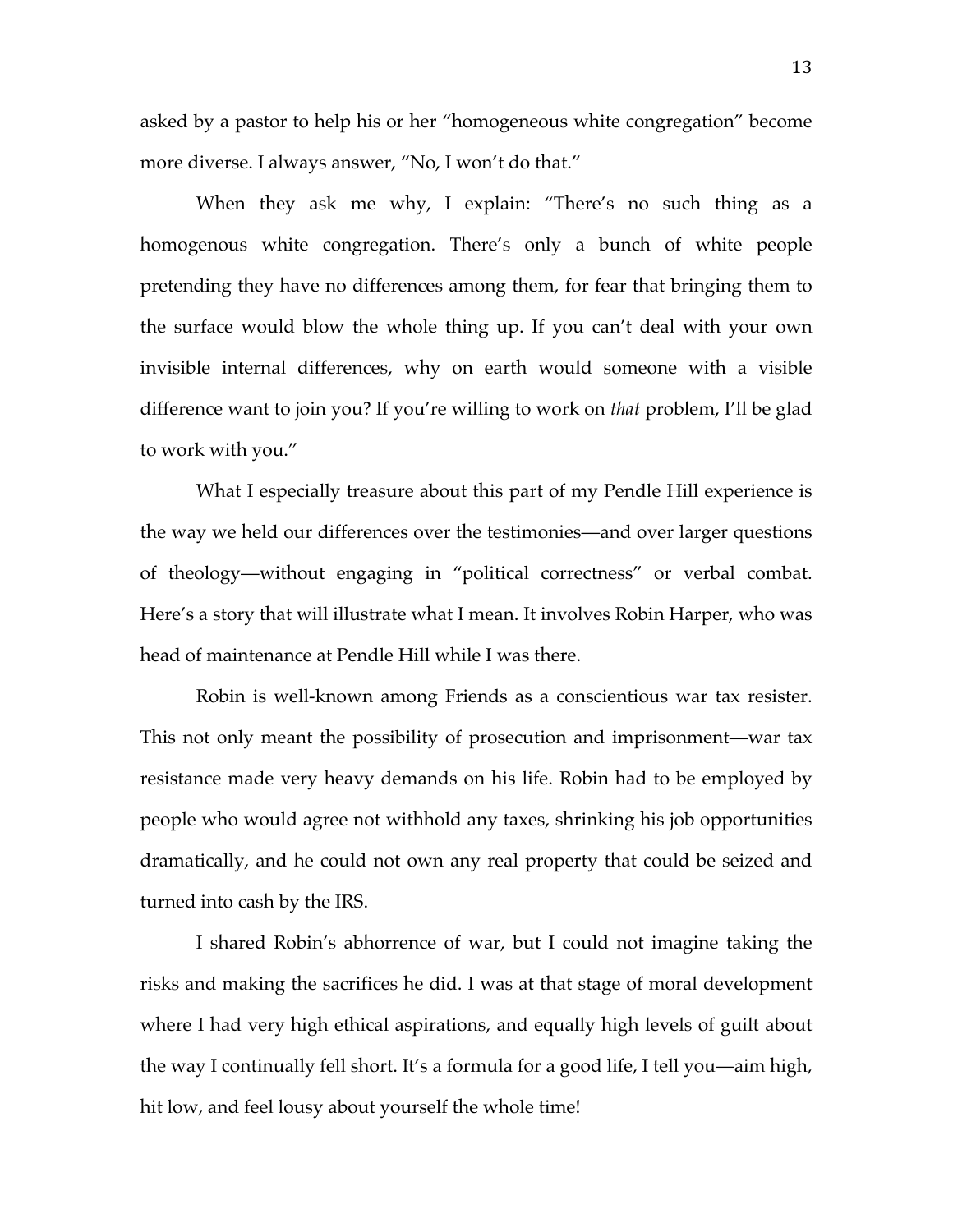So one day I went to Robin and told him of my admiration and my dilemma. "I believe what you believe," I said, "and I want to put my beliefs into action. But I just cannot bring myself to do what you do." Robin responded plainly, simply, and with great compassion. "Keep holding the belief," he said, "and follow wherever it may lead you. As time goes on, you will find your own way of resisting violence and promoting peace." That's Quakerism at its best, that's community at its best, that's teaching at its best, that's friendship at its best.

I know we have differences among us on theology and ethics, but we must hold them in ways that invite us to move forward together, not drive us apart. I hope there's no Quaker anywhere who believes that our declining membership is due to the fact that we haven't argued enough about our diverse theological convictions, trying to stake a claim of theological purity around which others will rally. Believe me, the people who are leaving organized religion are doing so partly because of all the silly theological food-fights about that which lies beyond all naming, fights that seem to leave people with little energy to demonstrate what their faith looks like when it is lived.

Here are some queries for that come to me as I look back on this formative element of my experience at Pendle Hill:

• Do we regularly lift up the Quaker social testimonies, and talk about the ways the Quaker community has lived into them historically?

• Do we discuss current affairs in the context of our social testimonies, and wait upon the Spirit for guidance around the ancient question, "How then shall we live?"

#### **III. A Few Words About My Work**

I want to end by speaking briefly about the relation between my Quaker formation at Pendle Hill and my work in the world over the past forty years. In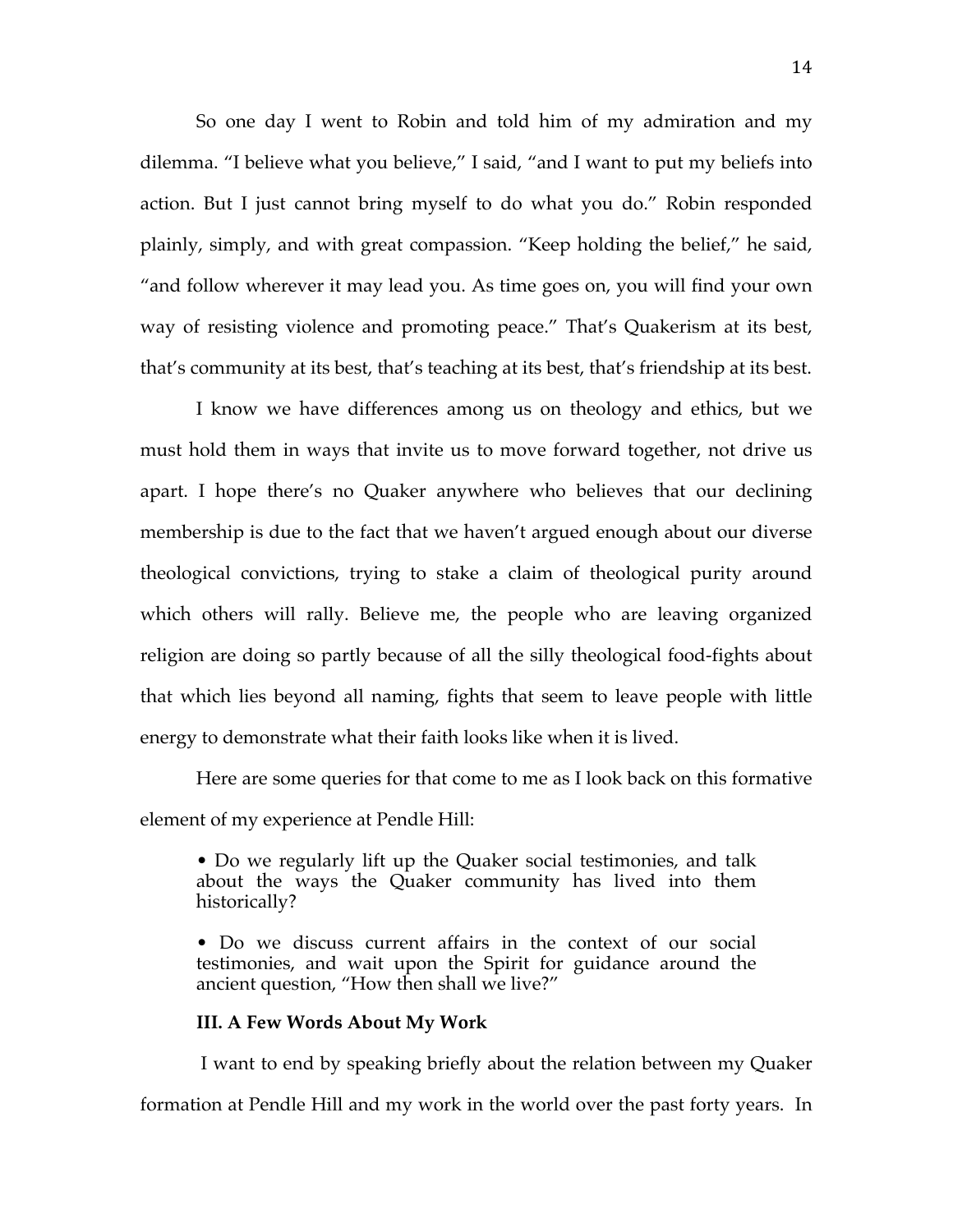many ways, the work I've done is a direct extension of my decade-plus at Pendle Hill, and of the impact of Quaker faith and practice on my life. I'm referring not only to my writing, but to a project I began back in the early nineties, which with the help of many people—became a non-profit organization now called the Center for Courage & Renewal.

Thanks to its very able leadership—leaders younger and smarter than I the Center's work has had quite a reach. We now have 240 facilitators around the U.S., as well as in Canada, England, Australia and South Korea. We offer various long-term retreat series for a wide variety of people, including K-12 teachers and school leaders, faculty and administrators in higher education, physicians and other health care professionals, clergy, philanthropists, non-profit leaders, attorneys and judges and others. More recently, we've been developing programs for citizens who want to help renew American democracy. Over the past fifteen years, some 80,000 people have been directly involved in our programs, and many times more than that have been touched by what those people brought back to their workplaces.

In many of our programs, a cohort of 20-25 participants travel together through a series of facilitated three-day retreats, spread across a period of twelve, eighteen or twenty-four months. This gives us time to have more than a mountain-top weekend experience, and then find ourselves in the valley of the shadow of death by Monday afternoon. It gives us time to go deeply inward in the context of a community shaped by what I've called "the Quaker paradox"—a "community of solitudes," a way of "being alone together."

Our goal in these retreats is to create safe space in what we call a "Circle of Trust," safe space for people to listen to their inner teacher, to "rejoin soul and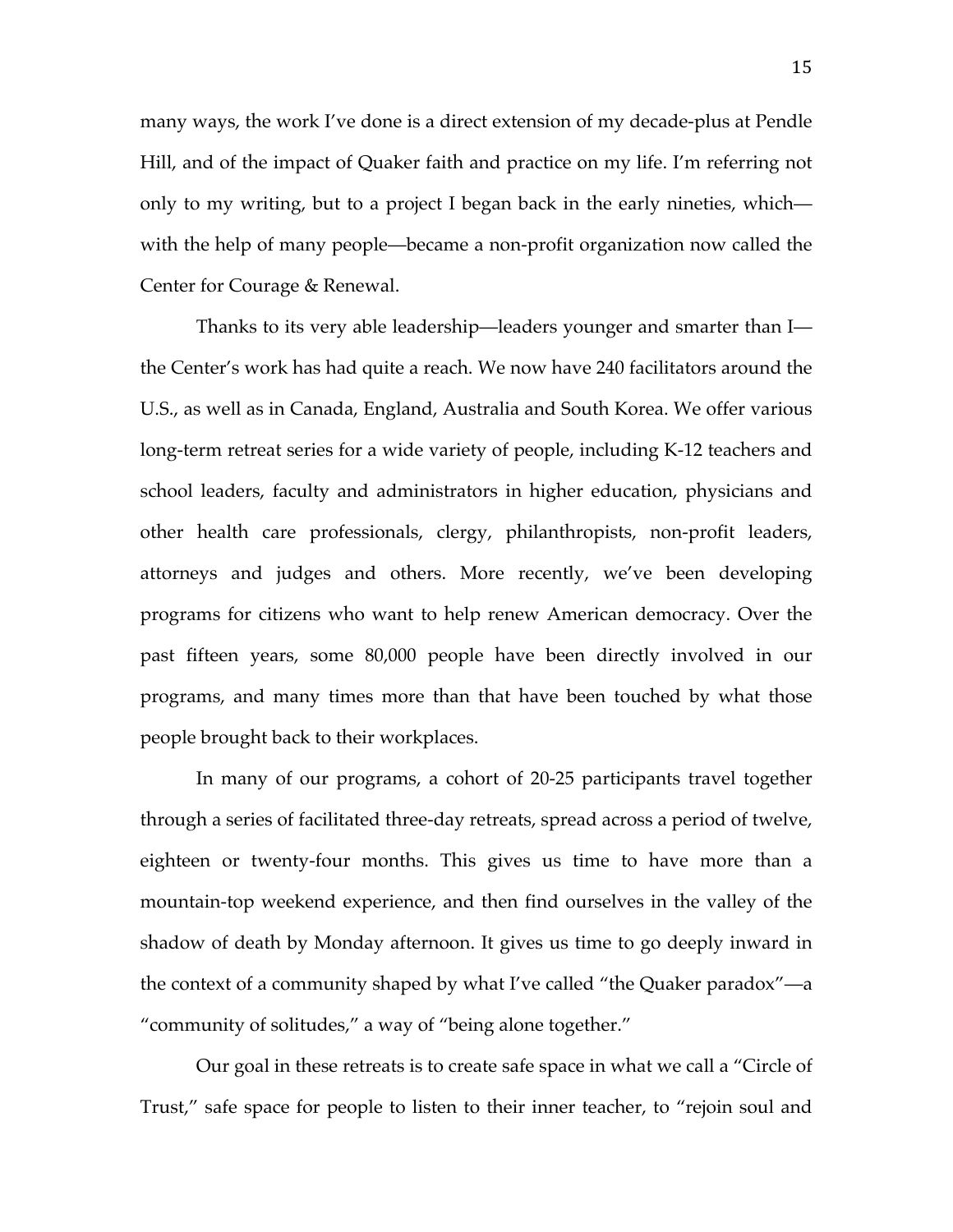role," to bring their identity and integrity more fully into their lives and work. When people who are familiar with Pendle Hill ask me to describe my work, I say very simply, "The Center for Courage & Renewal is Pendle Hill on the road," in honor of the place and tradition from which I learned all of this. The attractiveness of our programs, which are rooted in Quaker principles and practices, has persuaded me that Quakerism itself still speaks to people's condition.

There's one feature of our programs, and of my experience at Pendle Hill, that I want to lift up in closing. It's another element of transformation, one in which Quakerism is not lacking, but perhaps one we need to lift up to counter the image some have of us as an excessively somber and sober people. I'm talking about joy and laughter.

I can't imagine being on a spiritual journey without laughing at myself and at the way we get our wires crossed in life. And I can't imagine taking that journey without people who can laugh together. Without it, we are likely to get ourselves into deep oatmeal. Laughter is the leaven of life, the corrective to the spiritual gravitas that makes a bread of life so heavy it gives us a bellyache. Laughter is the practice that allows angels to fly because, as Chesterton said, they take themselves lightly.

I love what Joseph Campbell says about "the rapture of being alive," a rapture that comes in many forms, but often manifests itself in joy and laughter:

People say that what we're all seeking is a meaning for life. I don't think that's what we're really seeking. I think that what we are seeking is an experience of being alive, so that our life experiences on the purely physical plane will have resonances with our innermost being and reality, so that we actually feel the rapture of being alive. That's what it's finally all about…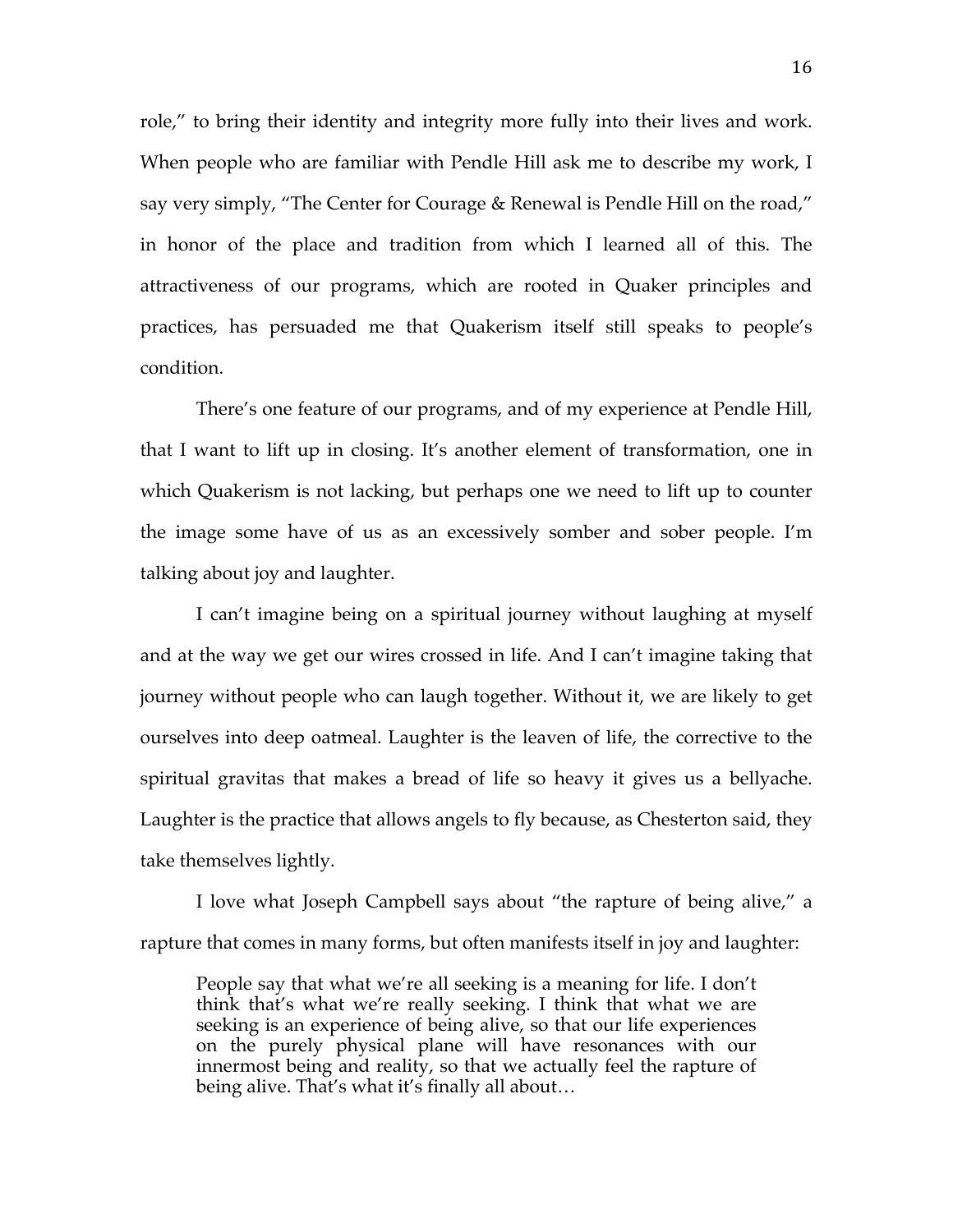So, a final set of queries for Friends to consider:

• Are we sharing with people the joy and vitality of a life lived in vulnerable listening to each other and the Spirit?

• Are we sharing the joy and vitality of a life lived in honest speaking about our fears, our hopes, our faith?

• Are we sharing the joy and vitality of feeling at home in our own skins and at home in our wondrously diverse world—the joy and vitality of learning to be fully present in service to the world?

\* \* \* \* \* \* \*

### **Postscript**

Two days before I delivered this talk, I heard a story from Quaker history that I'd never heard before. Though it was not in my original text for the talk, I loved it so much that I told it before I began speaking from my text, so I want to share it here:

In 1845, Quakers in Northern Ireland founded Bessbrook, an experiment in utopian community. In this model village, there was to be no drinking, no cursing, no gambling, and thus no need for police. In 1879, George Bernard Shaw visited Bessbrook to see how things were going.

At the end of his visit, a reporter asked him what he thought of a community in which there was no cursing or drinking. "From the looks on their faces," said Shaw, "it would appear that they could use some of both." He also reported that he had seen a swan on a Bessbrook pond "looking for a place to drown itself."

It's a story that tests our ability as Quakers to be "angelic" in the way Chesterton suggests!